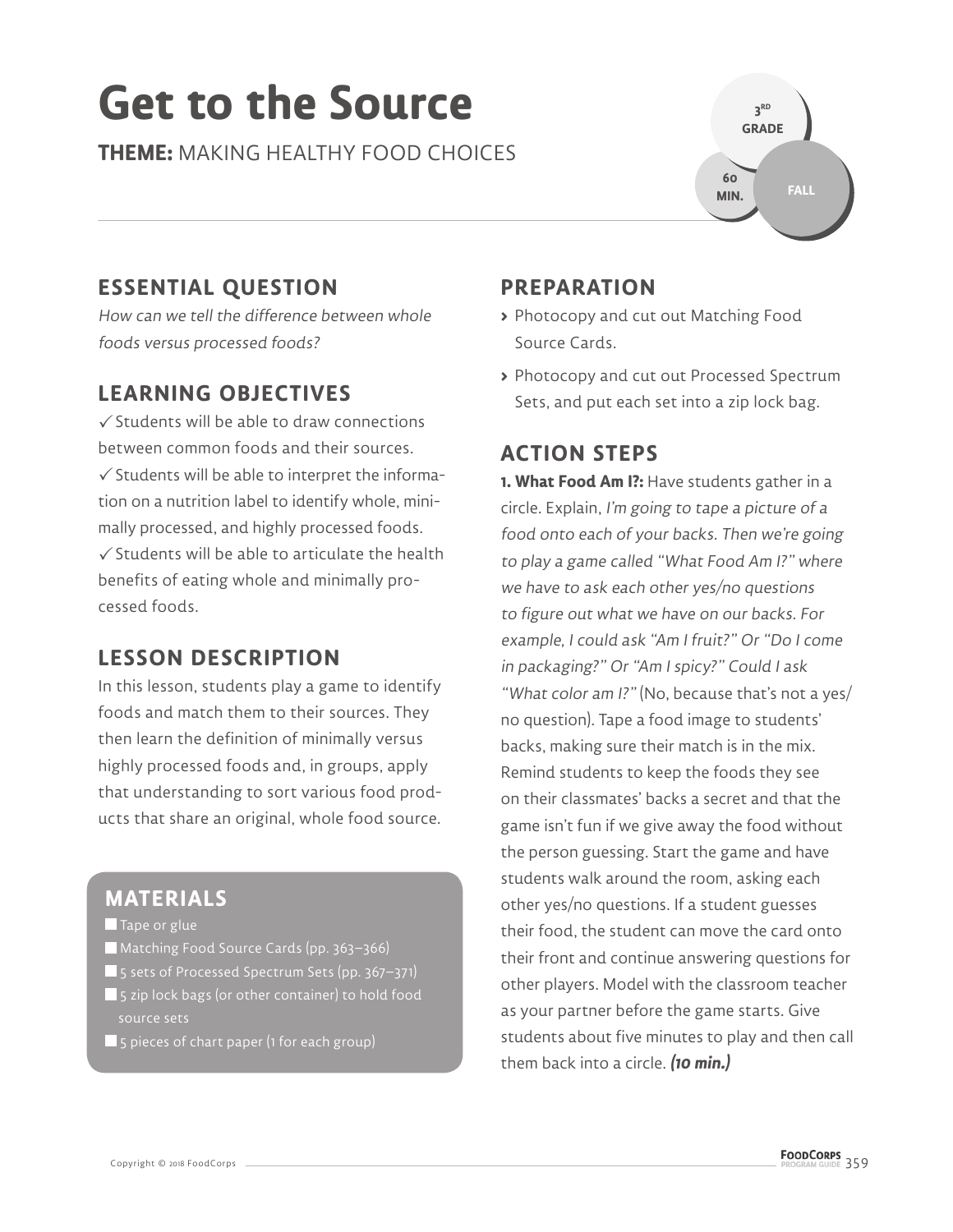**2. Connecting to the Source:** Ask, What did you notice about the different types of food pictures we had? Say, You might have noticed that some of you were whole foods, like a fruit or vegetable, and some of you were food products, things to eat that you make from whole foods. A whole food is food in its natural state that has been processed as little as possible, like a tomato, a berry, or corn, whereas a product is something you make with a whole food, like jam or french fries, and it might come in packaging if you buy it at the store. Explain that now that they know what foods they have, they're going to stand up and try to find their match. Each food product has a whole food source match. For example, orange juice would match to an orange. Tell students once they find their match they should return to the circle to sit with their partner. Give students about five minutes or until everyone is back in the circle, and have pairs share how they know they're a match. **(10 min.)**

**3. Defining Processed Foods:** Say, Raise your picture up in the air if you could be taken straight from a garden or farm. You're all the whole foods! Raise your picture up in the air if a person has to do some work to make you. You're all the food products or processed foods! What does it mean to be processed? Field responses from students, and get to the idea that a processed food has been changed from its original form. Explain that people process foods by mashing them, cooking them, or blending them with other ingredients. This makes the food more convenient to eat, helps the food last longer, or changes the food's taste or texture. Explain, There is a whole spectrum of food products from minimally to highly processed foods. Foods that are minimally

processed are still really close to their original food source. For example, applesauce can be as simple as apples cut up and cooked down with nothing else added or maybe just a little cinnamon, lemon, and sugar. But the more original food is changed, and the more ingredients that are added to it, the more highly processed it becomes. **(5 min.)**

**4. Reading Nutrition Labels:** Show students a copy of the nutrition label for peanut butter. Explain that the first ingredient listed is what the product has the most of, and the ingredients go in decreasing order. Say, The more ingredients you see listed there, the more highly processed the product is. Also, if you see ingredients like "diglycerides," that you don't recognize or have trouble pronouncing, that probably means it's a chemical ingredient to change the color or texture or a preservative to make the product keep on the shelf longer. **(5 min.)**

**5. Sorting Processed Spectrum:** Show students one of the Processed Spectrum Sets, and explain that they'll arrange the pictures of foods from whole foods, to minimally processed, to highly processed. Have the students tape or glue their food pictures in order on chart paper. Tell students to be ready to explain why their group ordered the foods the way they did. Divide students into five groups, and pass out a bag to each group. As they sort their food items, circulate through the room, asking probing questions and encouraging students to read the ingredients lists. **(10 min.)**

**6. Gallery Walk:** Have groups display their spectra for the class. Then have students circulate through the room, observing other groups' arrangements and writing questions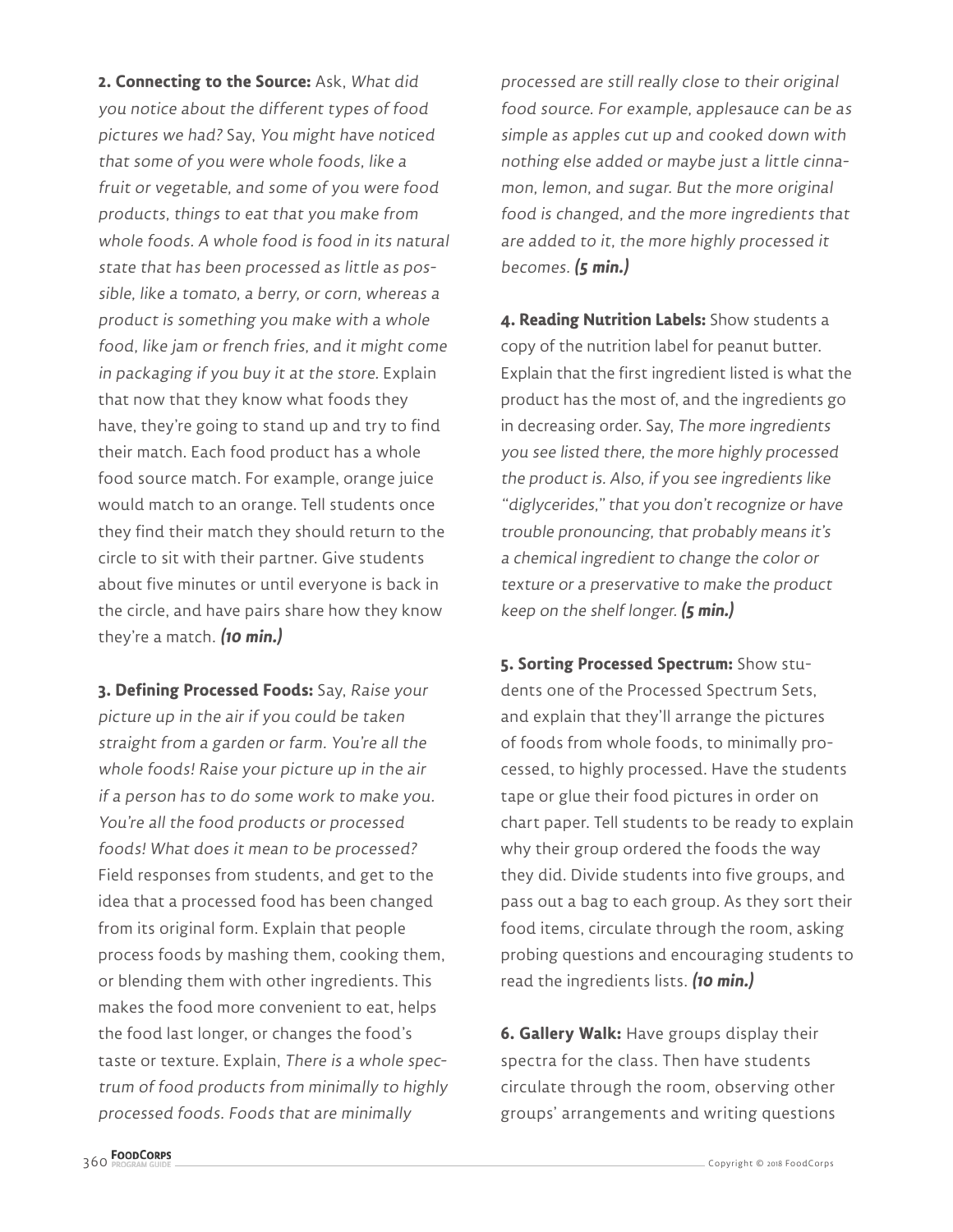or comments on post-its that they add to each spectrum. Then have each group share their spectrum and answer any questions that arose. **(15 min.)**

### **REFLECTION**

Have students discuss the following questions in small groups, then share with the class: **(5 min.)**

- Why is it important to distinguish between minimally and highly processed foods?
- How can you tell if something is a whole food?
- How can you tell if something has been processed?
- How did your group decide that a food was more processed than another food?

### **ADAPTATIONS**

**Variation:** Play a version of the game in which half the students have a food product and the other half have ingredients lists, and students must find which product they think they are based on their ingredients list.

**At Home:** Have students record snacks and meals they eat during the week, and label where each food falls on a whole versus highly processed spectrum.

### **ACADEMIC CONNECTIONS**

English Language Arts Common Core State Standards

#### **CCSS.ELA-LITERACY.RI.3.9**

Compare and contrast the most important points and key details presented in two texts on the same topic.



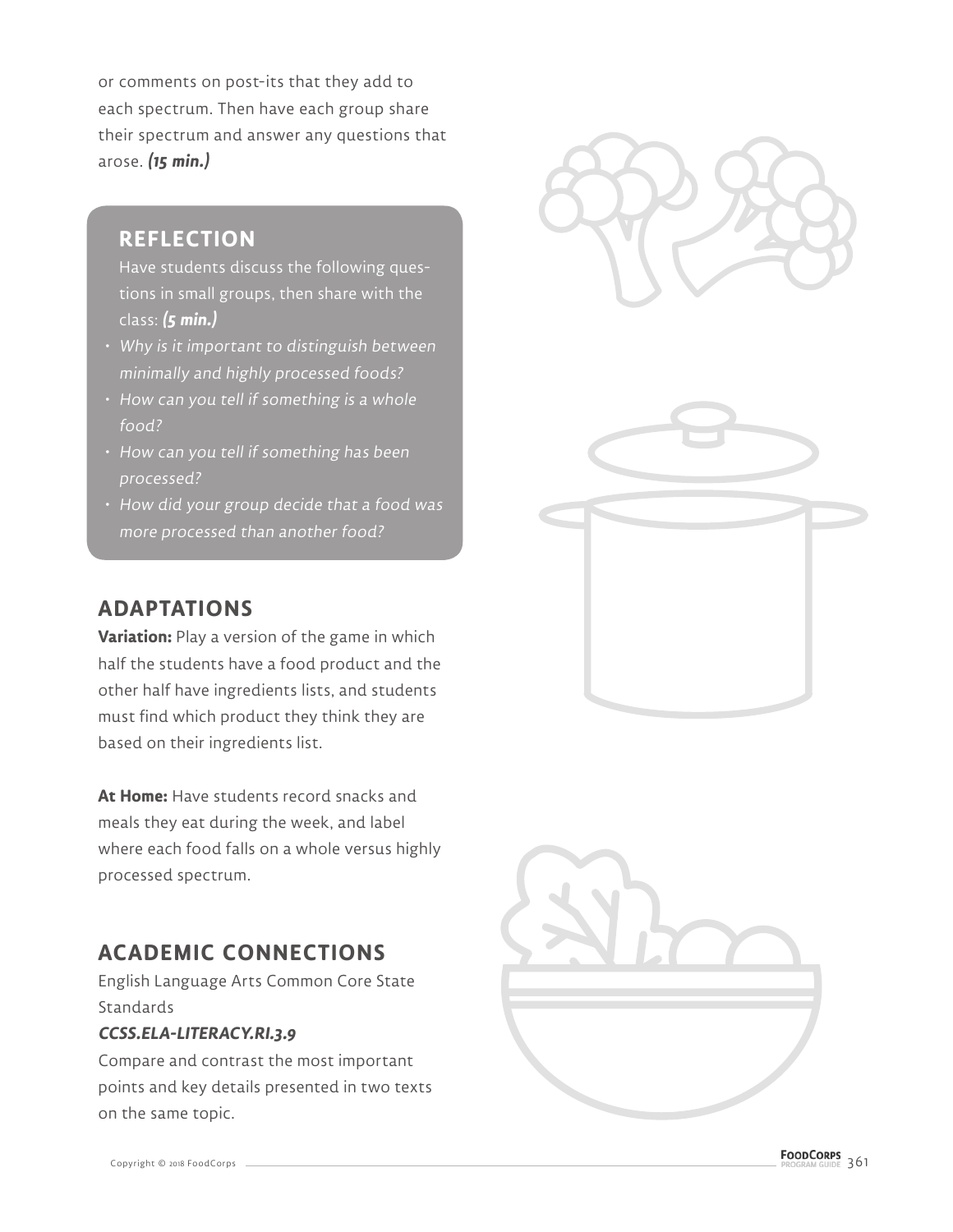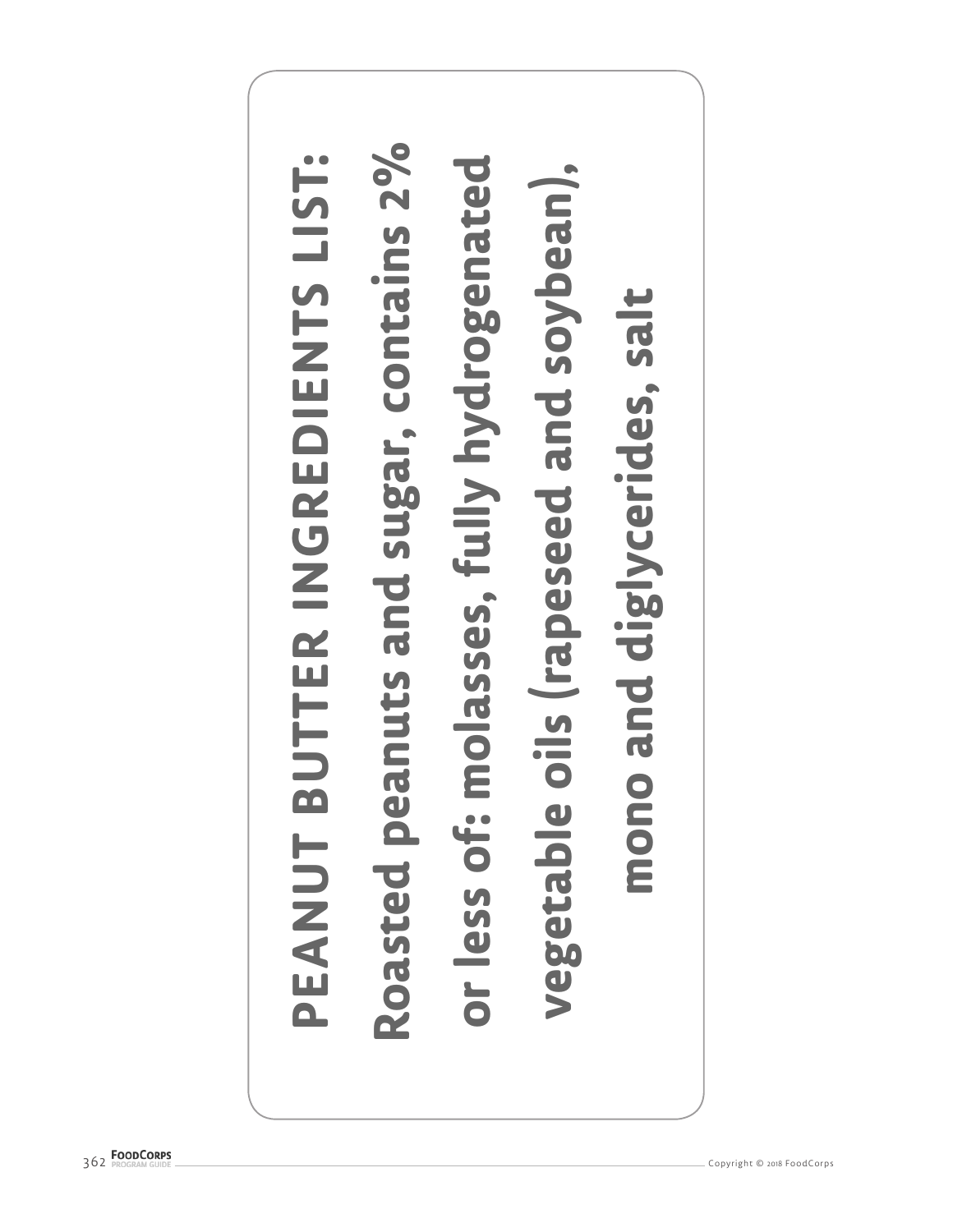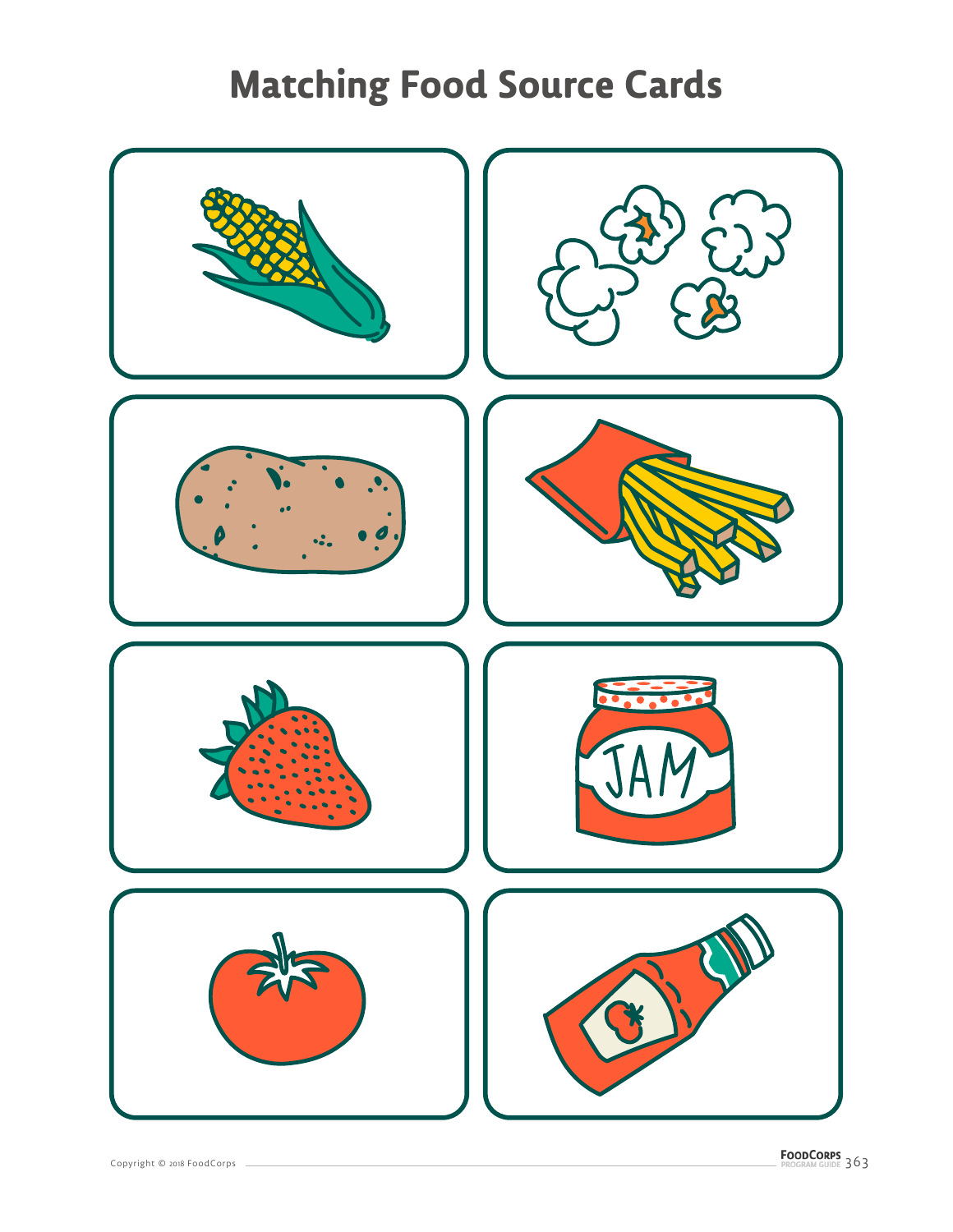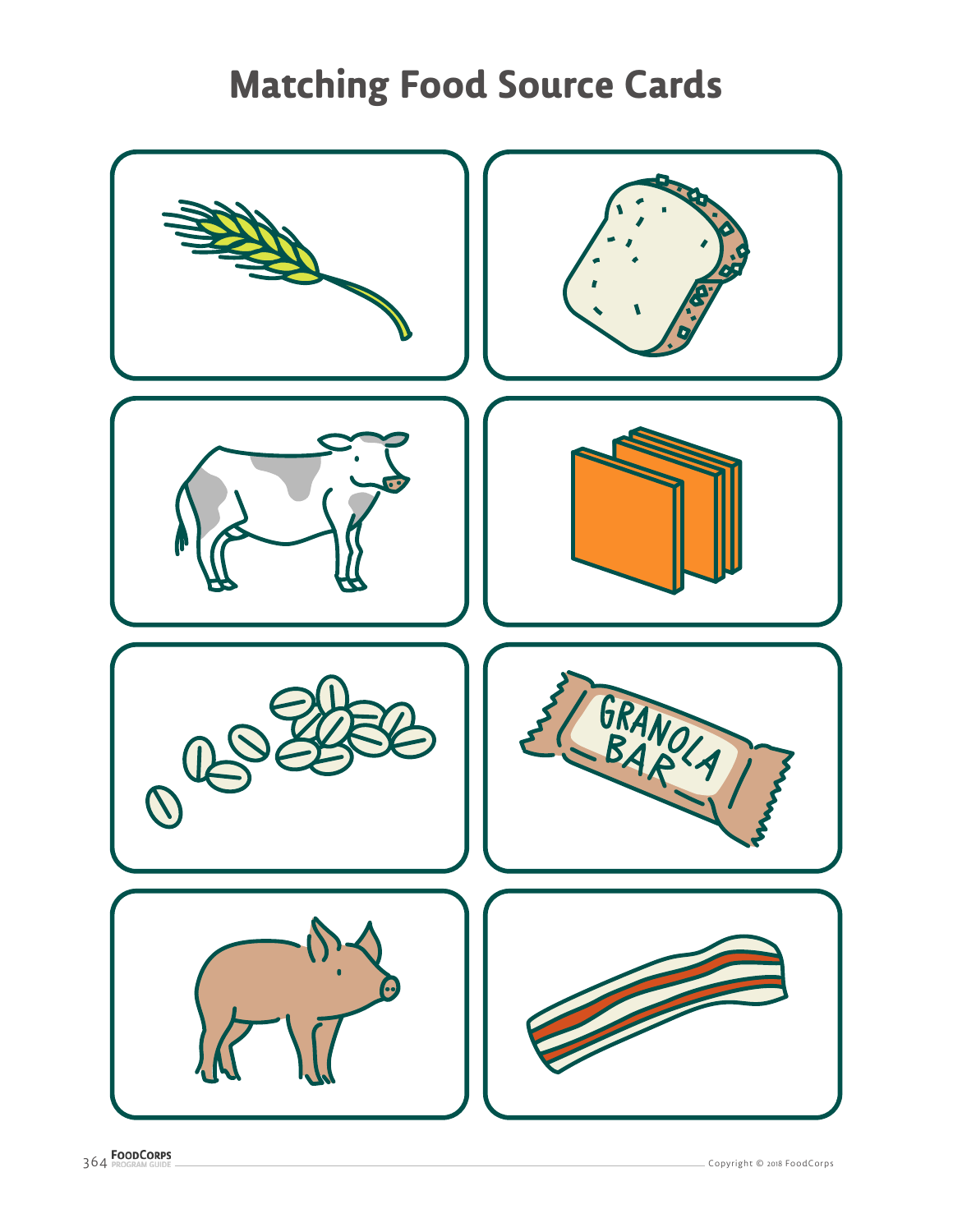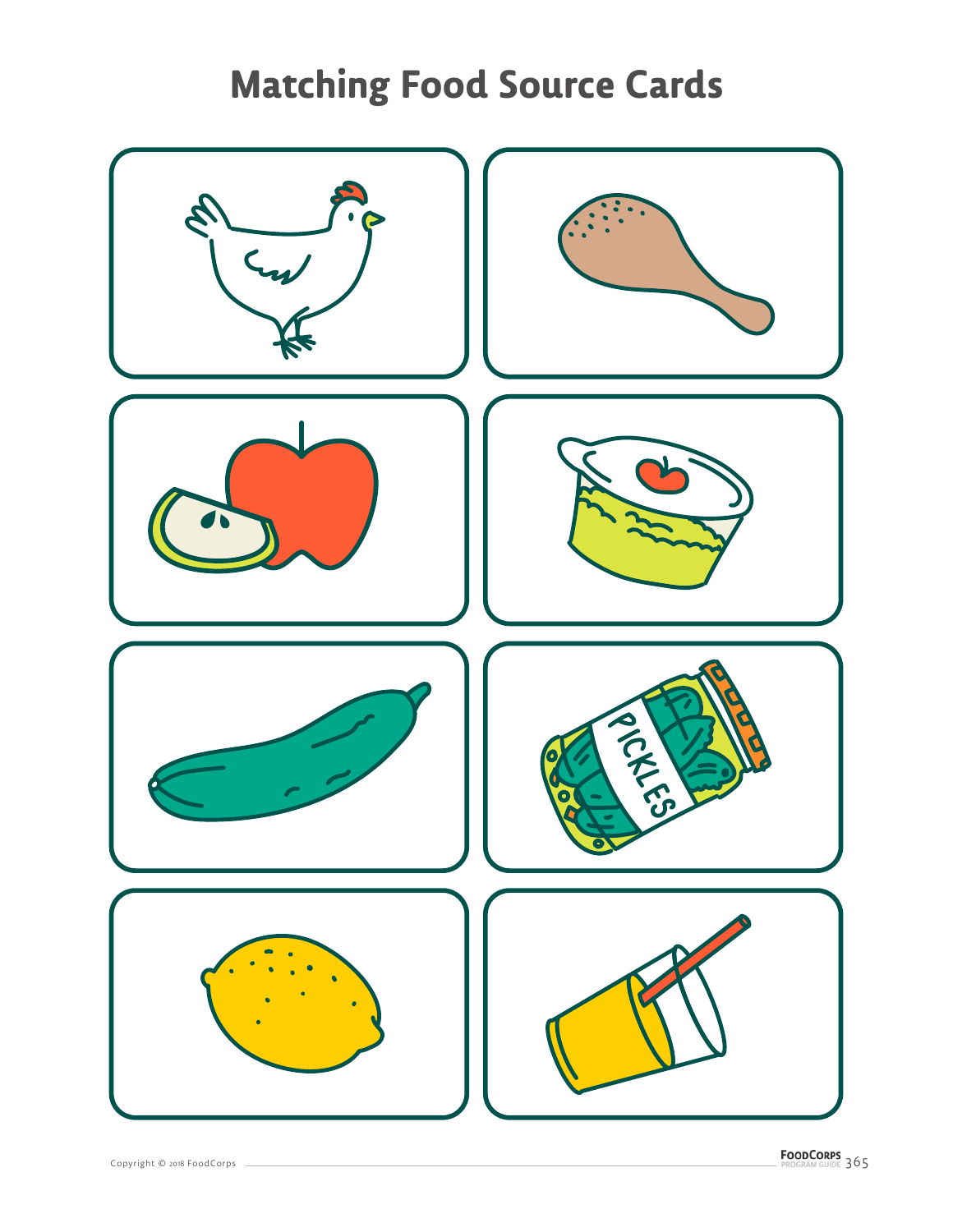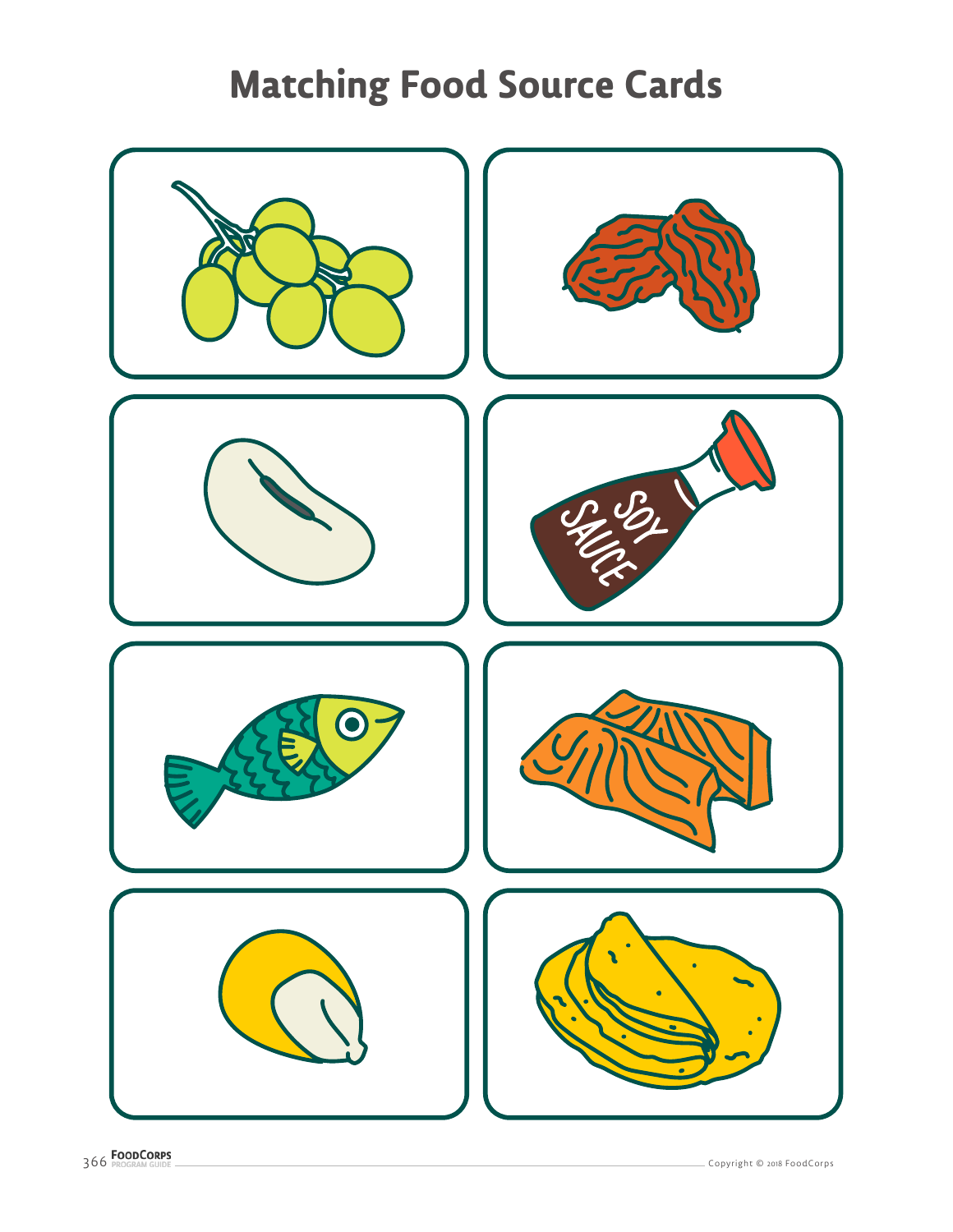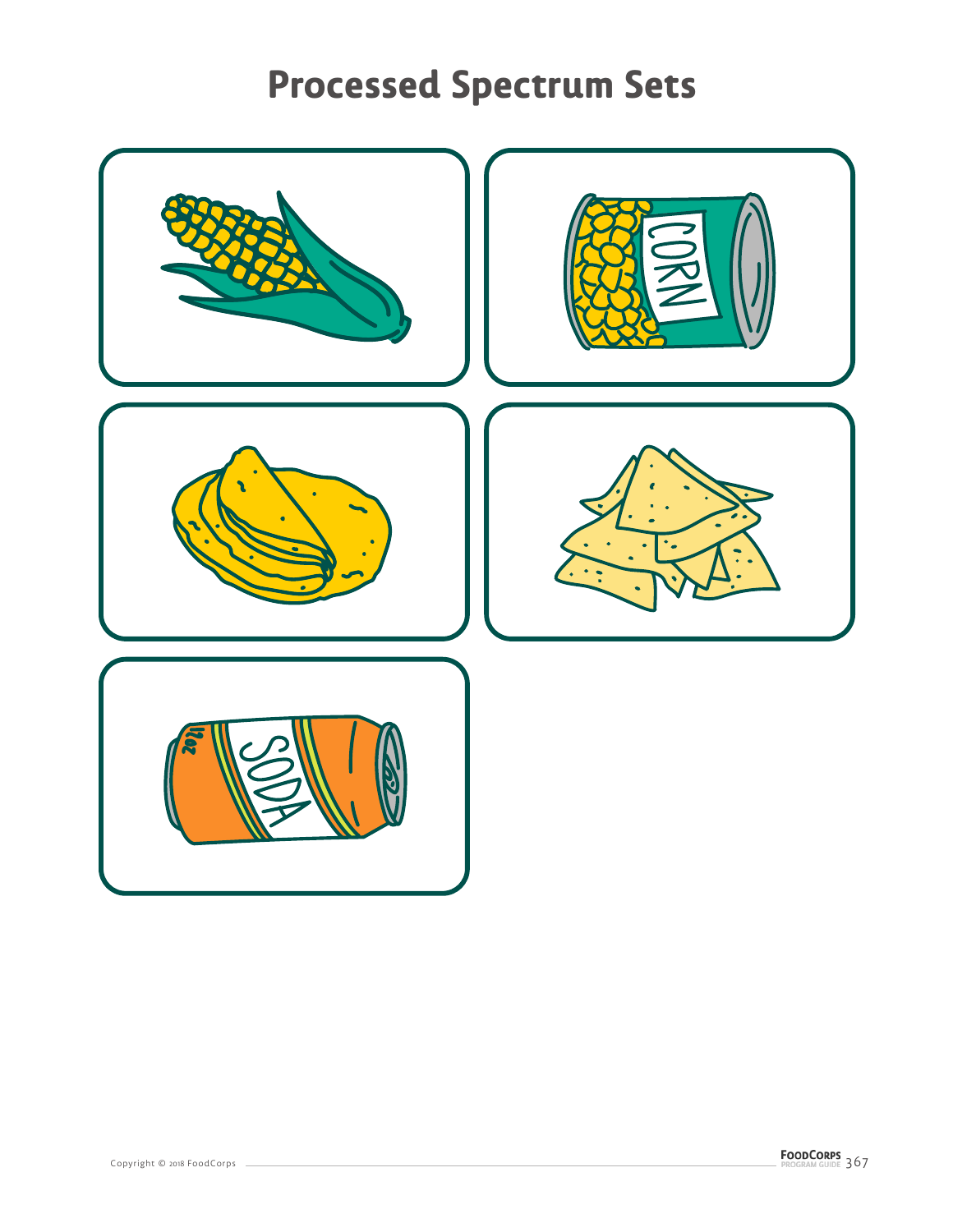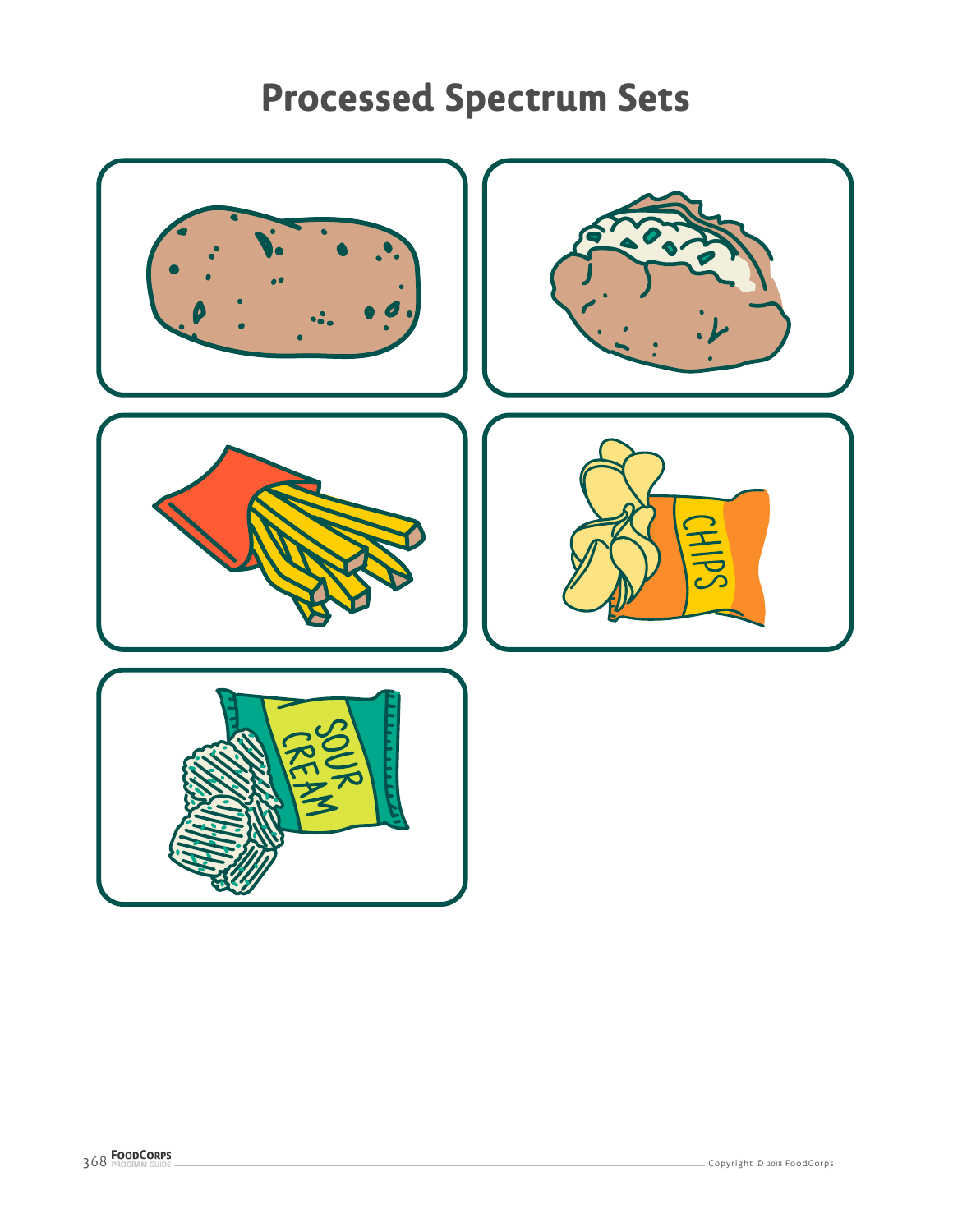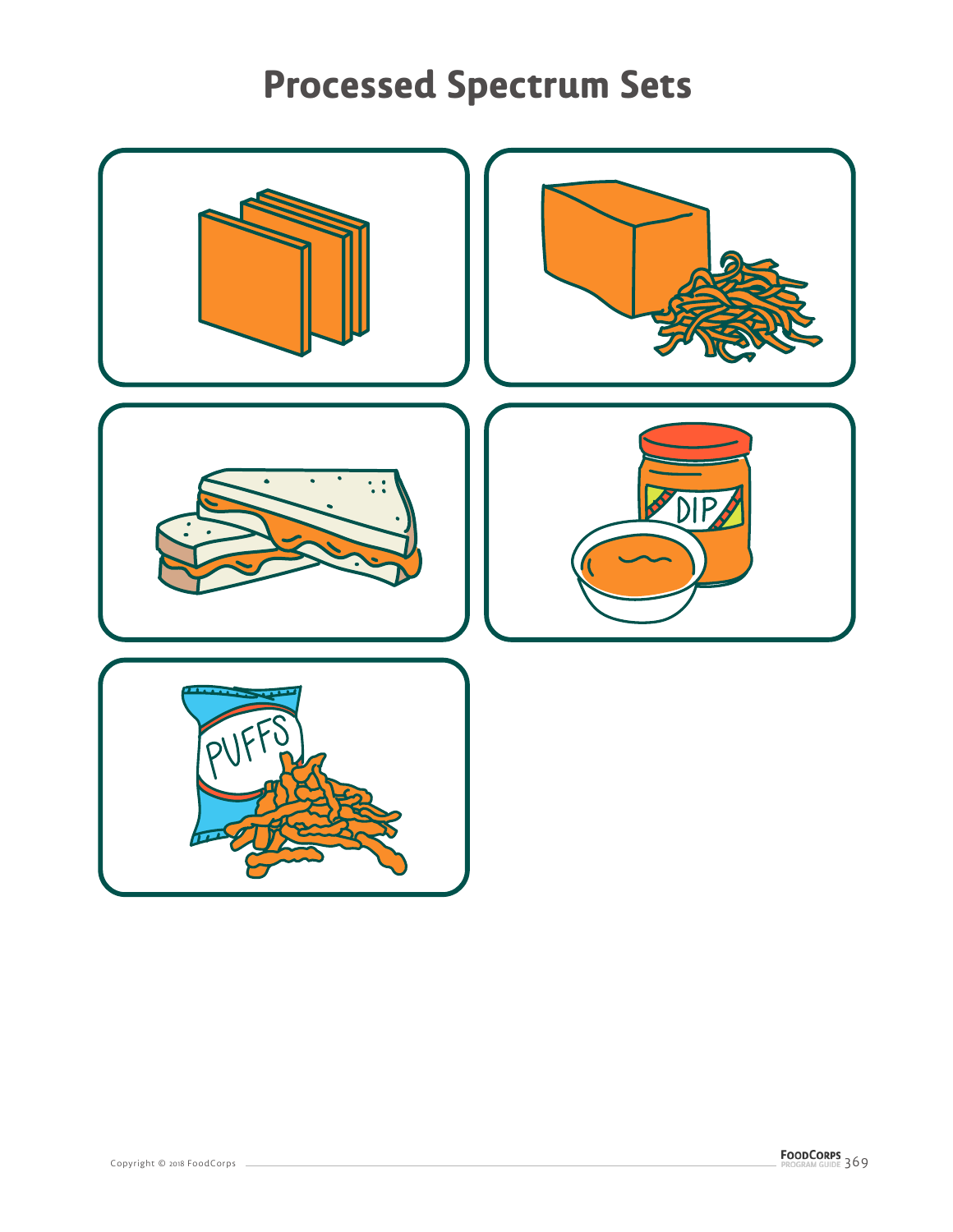